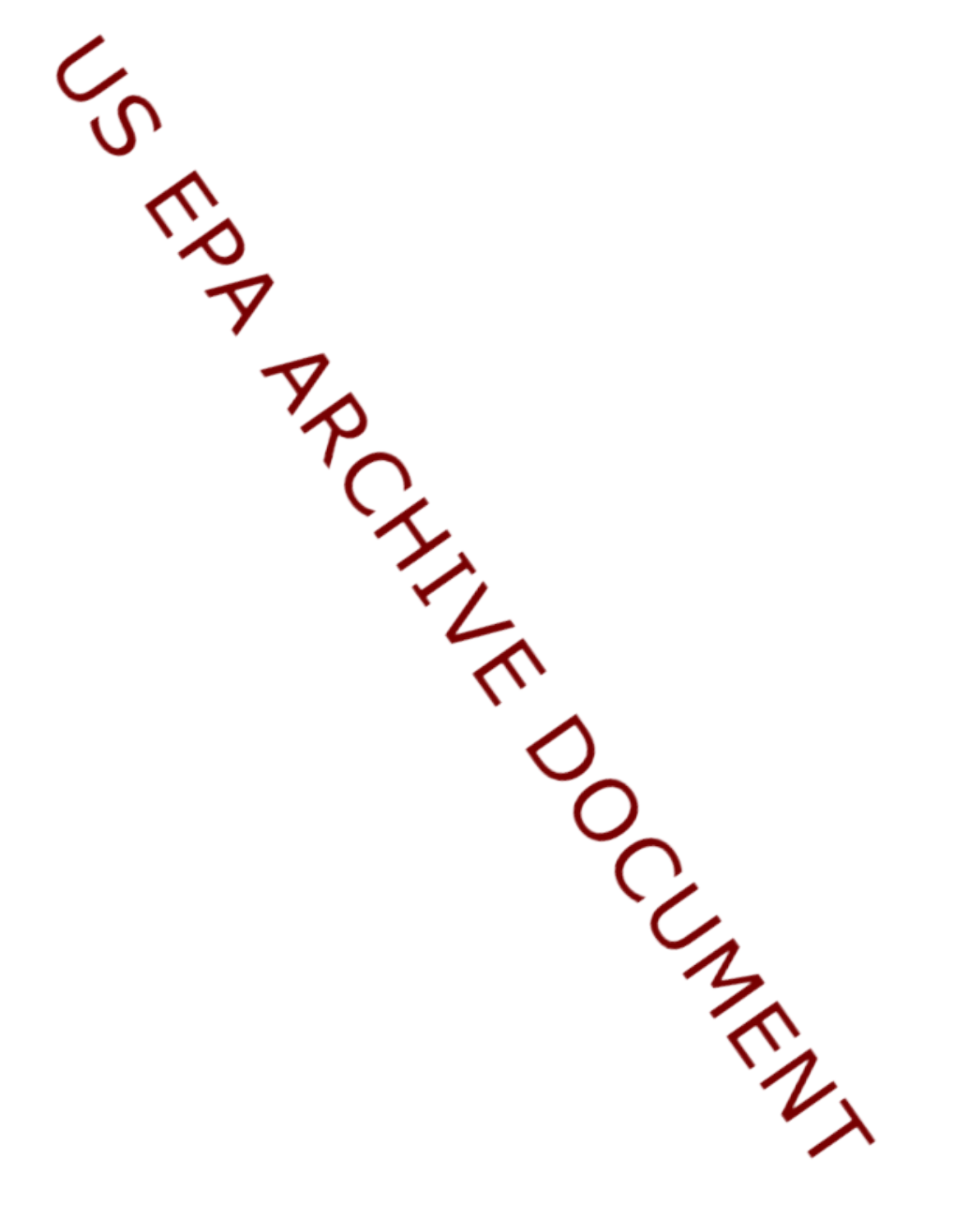## **THE ENVIRONMENTAL TECHNOLOGY VERIFICATION PROGRAM**





# **ETV Joint Verification Statement**

|                                      | <b>TECHNOLOGY TYPE: Personal Cascade Impactor Sampler</b>                                |                                          |  |
|--------------------------------------|------------------------------------------------------------------------------------------|------------------------------------------|--|
| <b>APPLICATION:</b>                  | <b>Personal Air Sampling</b>                                                             |                                          |  |
| <b>TECHNOLOGY</b><br><b>NAME:</b>    | <b>Sioutas Personal Cascade Impactor Sampler with</b><br>Leland Legacy <sup>®</sup> Pump |                                          |  |
| <b>COMPANY:</b>                      | SKC, Inc.                                                                                |                                          |  |
| <b>ADDRESS:</b>                      | <b>863 Valley View Road</b><br>Eighty Four, PA 15330                                     | PHONE: 800-752-8472<br>FAX: 724-941-1369 |  |
| <b>WEB SITE:</b><br>$E\text{-}MAIL:$ | www.skcinc.com<br>skcorder@skcinc.com                                                    |                                          |  |

The U.S. Environmental Protection Agency (EPA) has established the Environmental Technology Verification (ETV) Program to facilitate the deployment of innovative or improved environmental technologies through performance verification and dissemination of information. The goal of the ETV Program is to further environmental protection by accelerating the acceptance and use of improved and cost-effective technologies. ETV seeks to achieve this goal by providing high-quality, peer-reviewed data on technology performance to those involved in the design, distribution, financing, permitting, purchase, and use of environmental technologies. Information and ETV documents are available at www.epa.gov/etv.

ETV works in partnership with recognized standards and testing organizations, with stakeholder groups (consisting of buyers, vendor organizations, and permitters), and with individual technology developers. The program evaluates the performance of innovative technologies by developing test plans that are responsive to the needs of stakeholders, conducting field or laboratory tests (as appropriate), collecting and analyzing data, and preparing peer-reviewed reports. All evaluations are conducted in accordance with rigorous quality assurance (QA) protocols to ensure that data of known and adequate quality are generated and that the results are defensible.

The Advanced Monitoring Systems (AMS) Center, one of six technology areas under ETV, is operated by Battelle in cooperation with EPA's National Exposure Research Laboratory. The AMS Center evaluated the performance of the Sioutas Personal Cascade Impactor Sampler (PCIS) with the Leland Legacy® Pump. This verification statement provides a summary of the test results.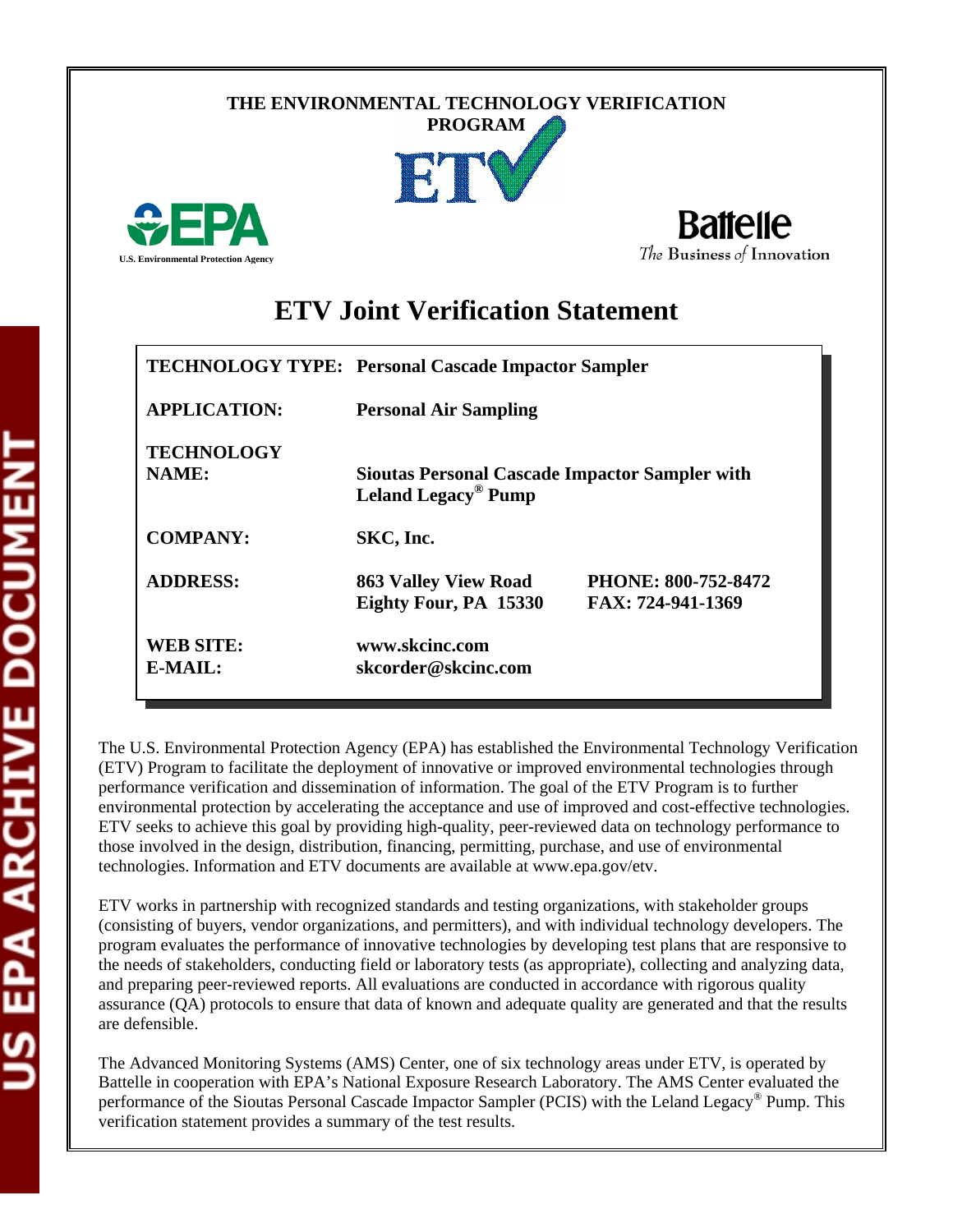# **VERIFICATION TEST DESCRIPTION**

The objective of this verification test is to provide quantitative and qualitative performance data on the Sioutas PCIS and the Leland Legacy<sup>®</sup> pump under a range of typical and extreme operating conditions. To meet this objective, the verification test for the Sioutas PCIS and Leland Legacy® pump was conducted by Battelle from January 16, 2006 through February 7, 2007. The longer than normal period of testing resulted from the necessity to repeat the pump testing on pumps that were newly retrofitted by the manufacturer to improve performance under extreme operating conditions.

The performance of the PCIS was evaluated during a short-term (10-15 minute) sampling of a test aerosol (potassium chloride) generated in a large chamber  $(17.3 \text{ m}^3)$ , and a long-term  $(48 \text{ hour})$  sampling of ambient air particulate. Three test aerosols were generated for 10 or 15 minutes, resulting in average total particulate matter (TPM) concentrations of circa 3 mg/m<sup>3</sup>. During these tests, chemical and gravimetric comparisons were made of the PCIS's sampling efficiency relative to three more well-known "reference" personal and fixed-site air samplers that were collocated with the PCIS. The short-term sampling efficiency testing compared the gravimetric results for samples collected using the test Sioutas PCIS to those from the reference samplers: Delron Cascade Impactor (DCI-6, 0.5, 1.0, 2.0, 4.0, 8.0, 16  $\mu$ m cutpoints), Federal Reference Method PM<sub>2.5</sub> (FRM, 2.5 µm cutpoint), and Personal Environmental Monitor (PEM, 10 µm cutpoint). The long-term sampling efficiency testing compared the ambient air particulate metals levels, measured using x-ray fluorescence (XRF) spectroscopy, in samples collected by collocated PCIS and reference PEM (2.5 µm cutpoint) samplers. Although the focus of the test was on characterizing metals in ambient air, we have included data in the discussion that follows from other non-metallic elements that were also observed. *Note:* of the reference samplers chosen for comparison, the FRM  $PM_{2.5}$  is the only true reference sampling method. In order to evaluate the Sioutas PCIS's smaller cutpoints individually and as a whole, we also included two other samplers, the DCI-6 and the PEM, that are well characterized in the literature and have similar aerodynamic cutpoints and flow rates.

A human subjects study was also conducted to evaluate more subjective sampler parameters, including the PCIS's ease of use and subject acceptance. Seven non-smoking subjects wore the PCIS for a period of 48 hours and kept a simple time/activity diary. At the end of the sampling period, subjects completed a questionnaire about the PCIS's ease of operation, reliability, and their acceptance of the device. The pumps were equipped with hidden multidirectional accelerometers that logged the pump's frequency and intensity of movement. Examination of the accelerometer data and the subject's time/activity diary provided a semiquantitative measure of each subject's compliance with the air sampling protocol.

The Leland Legacy<sup>®</sup> pump was evaluated for its duration of operation on a single battery charge while sampling at different pressure drops, and its 24-hour performance in extreme temperature and humidity environments. Inter- and intra-pump variations in flow rate, sound level, and duration of operation were measured. During the initial pump testing, half of the pumps failed. A failure analysis was performed by the vendor, the problem was identified, and the original pumps were retrofitted with a specially designed hexagonal pin to prevent future failure. All pump testing was repeated on the retrofitted pumps in order to compare the performance of the original and retrofitted pumps. All test results from both the original and retrofitted pumps are included in this report.

QA oversight of verification testing was provided by Battelle and EPA. Battelle QA staff conducted a technical systems audit, a performance evaluation audit, and a data quality audit of 10% of the test data.

This verification statement, the full report on which it is based, and the test/QA plan for this verification test are all available at www.epa.gov/etv/centers/center1.html.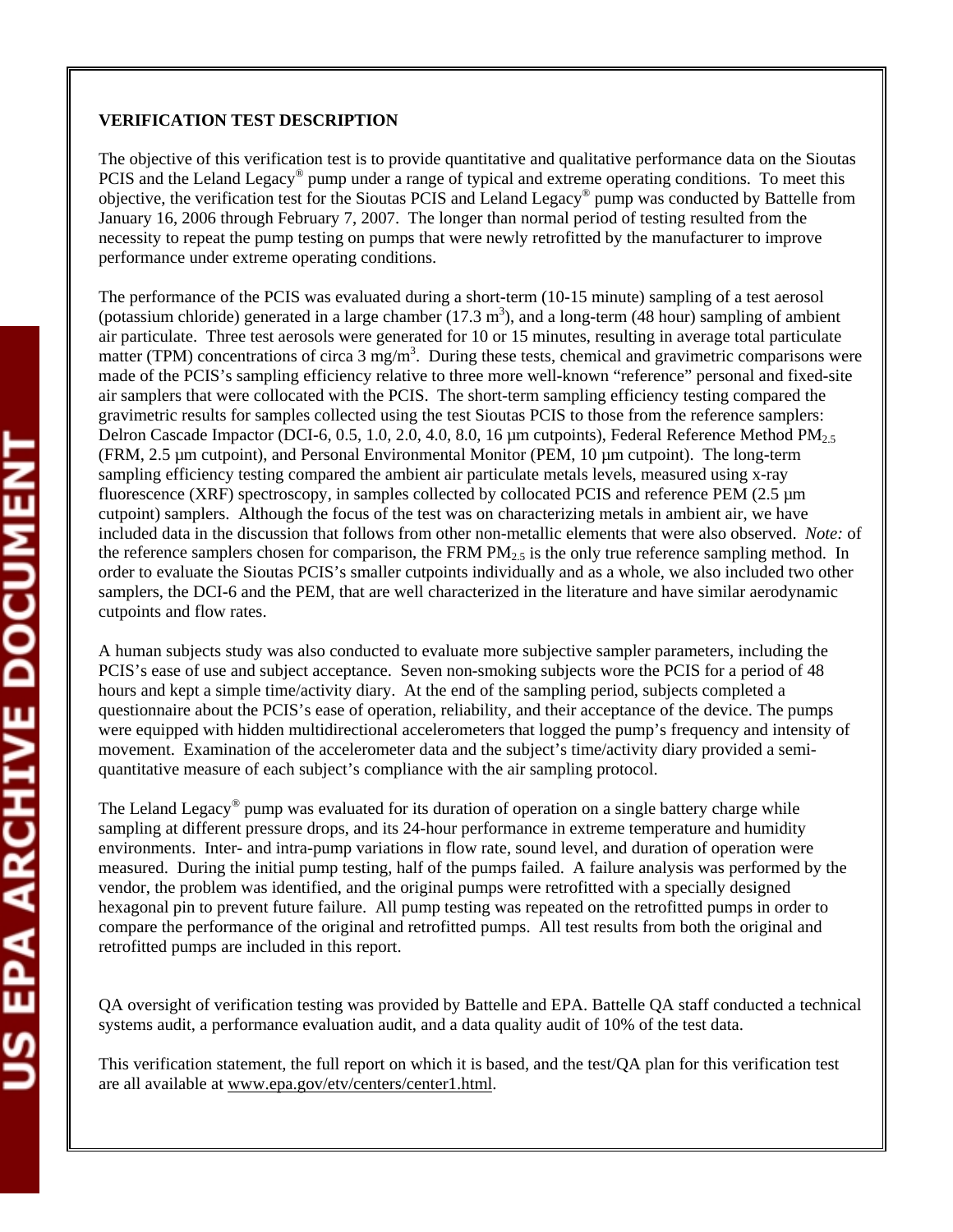#### **TECHNOLOGY DESCRIPTION**

The following description of the Sioutas PCIS and the Leland Legacy<sup>®</sup> pump is based on information provided by the vendor. This technology description was not verified in this test.

The Sioutas PCIS is designed to separate and collect airborne particulate matter (PM) in specific size ranges, generally referred to as coarse, fine, and ultrafine. Results of the micro-environmental sampling performed with the Sioutas PCIS can be used to characterize particle mass, particle size, and chemical composition (constituents) of PM pollutants in air. The Sioutas PCIS was designed to be operated with the Leland Legacy® pump, which allows for 24-hour sampling on battery power.

The Sioutas PCIS consists of four impaction stages (each with a collector plate and an accelerator plate) followed by an after-filter. Each impaction stage holds a 25 mm (0.5 µm pore size) impaction substrate that collects particles above a specific size (50% cut-point) starting from the largest particles with aerodynamic diameters >2.5  $\mu$ m, Stage A; and going smaller:  $2.5 - 1.0 \mu$ m, Stage B;  $1.0 - 0.5 \mu$ m, Stage C; and  $0.5 - 0.25 \mu$ m, Stage D. The smallest particles  $(<0.25 \mu m)$  collect on a 37-mm (2.0  $\mu$ m pore size) after-filter. The Sioutas PCIS, which is clipped onto a shirt lapel or pocket, is connected with tubing to a calibrated Leland Legacy® constant flow sample pump that draws air through the impactor at 9 L/min. The 9 L/min flow rate must remain constant for precise particle separation. The chemically inert Teflon<sup>®</sup> impaction substrates and after-filter recommended for use in the Sioutas PCIS are suited for both gravimetric analysis of PM mass and chemical analyses of PM constituents.

Extended operation of the pumps at higher than specified backpressures was the cause of the failures experienced during testing. The increased backpressure was great enough to break the crank-arm pivot pin loose from the diaphragm yoke assembly. SKC designed a new hexagonal-shaped pin head to ensure that this condition would not occur. The new pin design will be incorporated in Leland Legacy® pumps manufactured by SKC.

The Sioutas PCIS is 3.4 inch tall by 2.2 inch in diameter (9.0 by 5.6 cm); its inlet is 3/8-inch outer diameter (0.95 cm), ¼-inch inner diameter (0.63 cm); and its outlet is 3/8-inch outer diameter, ¼-inch inner diameter. It weighs 5.6 ounces (159 grams). The price of the Sioutas PCIS is \$505 and the Leland Legacy® pump costs \$1,249. Together the pump and PCIS costs \$1,754. Additionally, impaction substrates are approximately \$195 per 100 (each sampling requires four of these), and 50 collection filters cost approximately \$230 (each sampling requires one of these).

## **VERIFICATION RESULTS**

**Pump Testing:** Several of the original pumps failed to sample for at least 24 hours when sampling under 15 inch H<sub>2</sub>O (3 of 12) and 19 inch H<sub>2</sub>O (5 of 12) pressure drops. All of the original pumps sampled under an 11 inch H2O pressure drop via battery power for 28-34 hours in a moderate temperature and humidity (25ºC and 30%) environment after a 15-hour battery charge. Due to repeated pump failures during the pressure drop testing, the original pumps were not evaluated at high temperature-moderate humidity (40ºC-60%) and high temperature-high humidity (40°C-90%) sampling environments. Under a 19 inch  $H_2O$  pressure drop overall sampling duration was 9-10 hours fewer than under an 11 inch  $H_2O$  pressure drop, and average sound levels increased by 2.1 dB. The average duration of operation for the original pumps deviated by  $5.6 - 29\%$  during these tests. Prior to shutdown from battery drain, the average flow rates during these tests never deviated by more than 5.0% for the original pumps.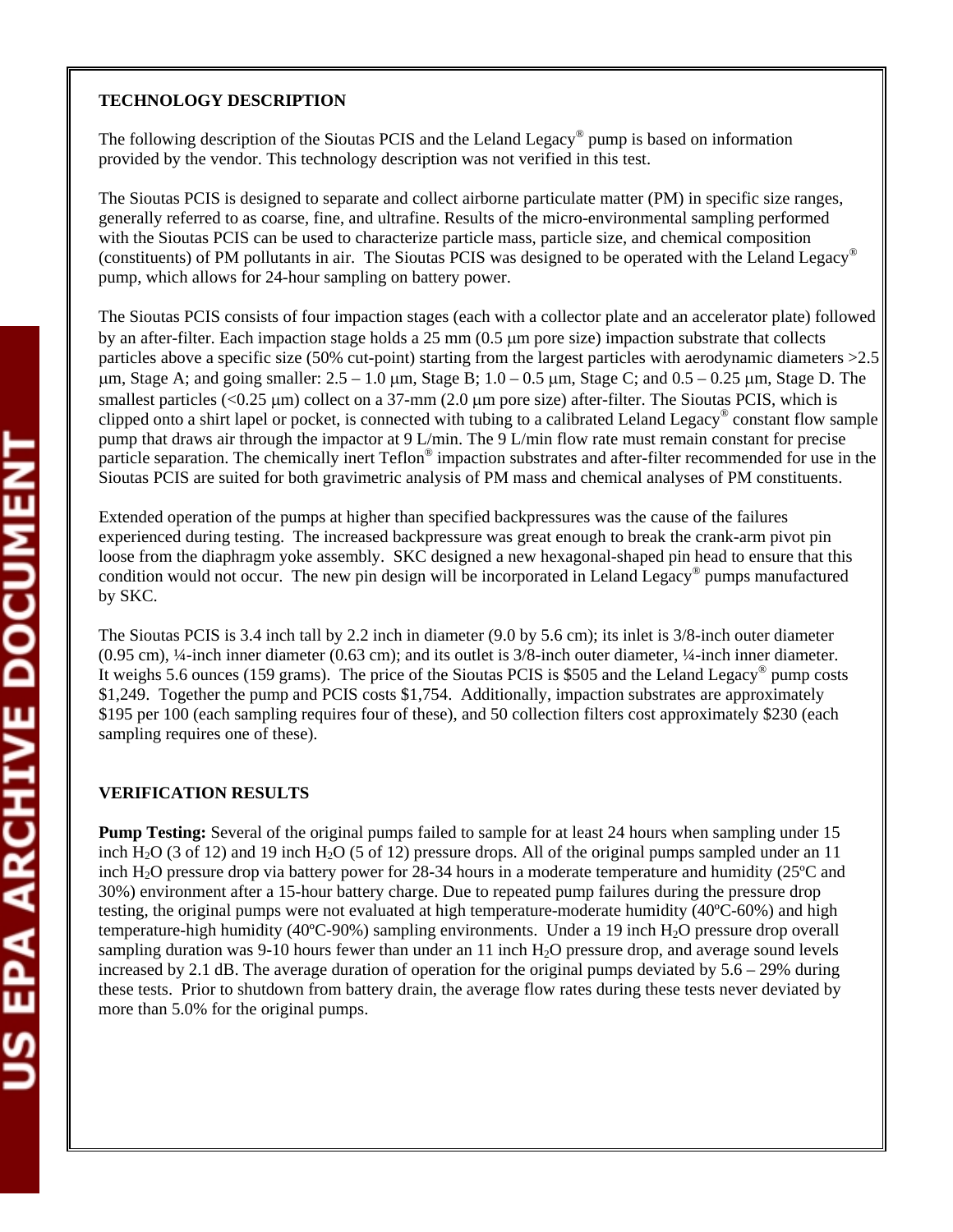Under all conditions, the retrofitted pumps maintained flow rates that were within 10% of the manufacturer's recommended values and sampled for at least 26 hours. All of the retrofitted pumps sampled for 31-35 hours in a moderate temperature and humidity (25ºC and 30%) environment, and for at least 24 hours in both high temperature-moderate humidity (40ºC-60%) and high temperature-high humidity (40ºC-90%) environments. When sampling under a 19 inch  $H_2O$  pressure drop, the retrofitted pumps operated for 26-28 hours, which was 6-7 fewer hours than under an 11 inch H2O pressure drop, and sound levels increased 4.3 dB. The sound level of a single pump operating in the noise-reducing jacket ranged from 48-64 dB, a sound level that is on par with normal conversation. The average duration of operation for the retrofitted pumps deviated by less than 2.6% for the  $11-19$  inch  $H_2O$  test. Prior to shutdown from battery drain, the average flow rates during these tests never deviated by more than 2.1% for the retrofitted pumps.

**Sampling Efficiency Comparison:** Sampling efficiency of the impactors was gravimetrically evaluated for  $PM_{2.5}$ , TPM, and individual impaction stages, as appropriate, by sampling a test aerosol generated in a large environmental chamber. The aerosol concentrations generated for the sampling efficiency test were, although optimal for obtaining gravimetrically measurable levels of particles on all stages of the Sioutas PCIS, several orders of magnitude higher than those experienced in most real-world settings. These aerosol concentrations caused the PEM pumps to operate at backpressures that were greater than the manufacturer's specifications, although the pump logs did not report any pump failure. Because the upper particle loading limit is a complex function of the ambient particle size distribution and type, humidity, individual filter used, capacity of the sampler flow rate control system, and possibly other parameters, it is not known whether these high concentrations resulted in particle bounce and/or affected the cutpoints of the particles collected for the DCI-6 and PEM samplers. The particle loadings did not exceed the Sioutas PCIS manufacturer's operating specification for maximum particle load, 3.16 mg/stage, nor did they exceed the federally mandated capability of the FRM, 4.8 mg  $PM_{2.5}/$  filter. The humidity in the environmental chamber did not exceed 29% and the temperature did not increase by more than 1.7°C during the one hour sampling. The samplers performed consistently, as the inter-sampler variability for all samplers in each of the three tests did not exceed 11% for the FRMs, 4% for the PEMs, 15% for the DCI-6, and 10% for the PCISs for each cutpoint in which the gravimetric masses were above three times the method detection limit.

For TPM collected, Sioutas PCIS data show a negative bias of 15% compared to the DCI-6 and 17% compared to the PEM data. When comparing particles in the  $\leq 0.5$  µm size range, the PCIS data show a negative bias of 35% compared to the DCI-6 data. For slightly larger particles in the  $0.5 - 1.0$  µm size range, the trend is reversed: the Sioutas PCIS data show a positive bias of 26% compared to the DCI-6 data. The PCIS  $PM_{2.5}$ results show a negative bias of 16% compared to the data for both of the reference samplers, including the DCI-6, which was collecting particles that are only  $\leq 2.0$  µm in diameter.

**Sampling Metals in Ambient Air:** When the XRF analytical results of the PM<sub>2.5</sub> collected using the Sioutas PCIS samplers are compared to those collected using the PEM samplers, the dataset of S, Cl, Si, Ca, Fe, K and Zn results falls along a line that is significantly statistically different from the unity line, although the yintercept, -0.54, is not significantly different from zero. The majority of the data falls below the unity line indicating an overall negative bias, 36%, for the Sioutas PCIS results as compared to those for the reference PEMs. This negative bias is similar to that found in the test aerosol high concentration result discussed in the sampling efficiency comparisons, above. At both concentration levels, sub- $\mu$ g/m<sup>3</sup> of metal/element versus mg/m<sup>3</sup> of particulate, the Sioutas PCIS results show a negative bias compared to the data for the reference samplers.

Results near the method detection limit (MDL) showed the highest negative bias (74%). Because the  $PM<sub>2.5</sub>$ particles are collected onto four separate stages for the Sioutas PCIS, if the level collected on each stage is at or near the MDL, results may not correlate well with those from a single stage PEM impactor that collects all of the  $PM<sub>2.5</sub>$  onto one filter.

Also, the slit-like accelerator plate nozzles in the Sioutas PCIS generated thin deposition patterns on the sampling substrates which made accurate quantitative analysis of the metals/elements by XRF difficult.